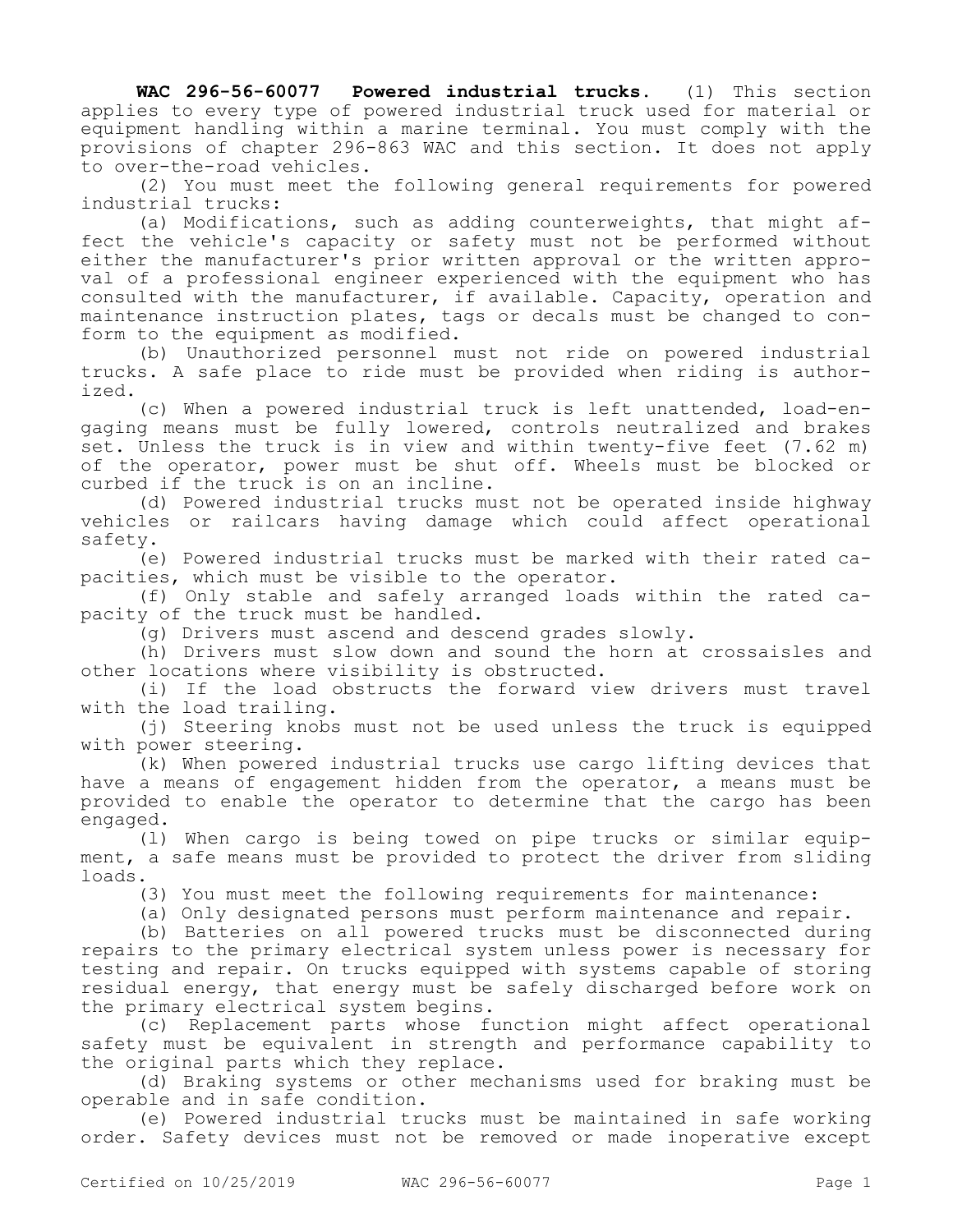as otherwise provided in this section. Trucks with a fuel system leak or any other safety defect must not be operated.

(f) Those repairs to the fuel and ignition systems of industrial trucks which involve fire hazards must be conducted only in locations designated as safe for such repairs.

(4) You must meet these requirements for approved trucks:

(a) Approved trucks acquired and used after February 15, 1972, must bear a label or other identification indicating testing laboratory approval.

(b) When the atmosphere in an area is hazardous and the provisions of United States Coast Guard regulations at 33 C.F.R. 126.15(e) do not apply, only power-operated industrial trucks approved for such locations must be used.

(5) You must meet these requirements for operator duties:

(a) A power-driven vehicle operator's special duties are:

(i) To operate the vehicle in a safe manner.

(ii) To test brakes, steering gear, lights, horns, or other warning devices, clutches, etc., before starting work.

(iii) To have the vehicle at all times under control so that it can be brought to an emergency stop in the clear space in front of the vehicle.

(iv) To back down any incline of two percent or more when traveling with a load on the fork lift jitney.

(b) When traveling, power-propelled vehicles must at all times be operated in a manner giving the operator a reasonably unobstructed view in the direction of travel. Where this is impractical, the operator must be directed in travel, by a person designated to do so.

(c) Operators and authorized passengers are not permitted to ride with legs or arms extending outside any vehicle nor are they permitted to ride while standing unless the vehicle is designed to be operated from a standing position.

(d) Vehicles must be controlled manually while being pushed or towed except when a tow bar is used. Special precautions must be taken when pushing vehicles where the view is obstructed. Vehicles must not be pushed with blades of a forklift.

(e) In all cargo operations involving the use of highway trailers, trailers must be moved in such a manner that the moving trailer is completely under control at all times. Special caution must be exercised when such trailers are moving on inclines. Trailers must be loaded in a manner which will prevent the cargo from shifting, and the load in the trailer must be evenly distributed to prevent the trailer from tipping to one side.

(f) Riding on tongue or handles of trailers or forks of powerpropelled vehicles is prohibited.

(g) No one except the operator shall ride on power-driven vehicles unless regular seats are provided to accommodate passengers.

(h) Employees must not jump on or off moving vehicles.

(i) If a power-driven vehicle is at any time found to be in any way unsafe, the operator must report the defect immediately to the person in charge and such vehicle must not be used for production work until it has been made safe.

(6) You must meet the following requirements for vehicle equipment and maintenance:

(a) All power-propelled vehicles must be provided with horns or other warning devices.

(b) Power-propelled vehicles used for night work, when required to travel away from an illuminated work area must be equipped with a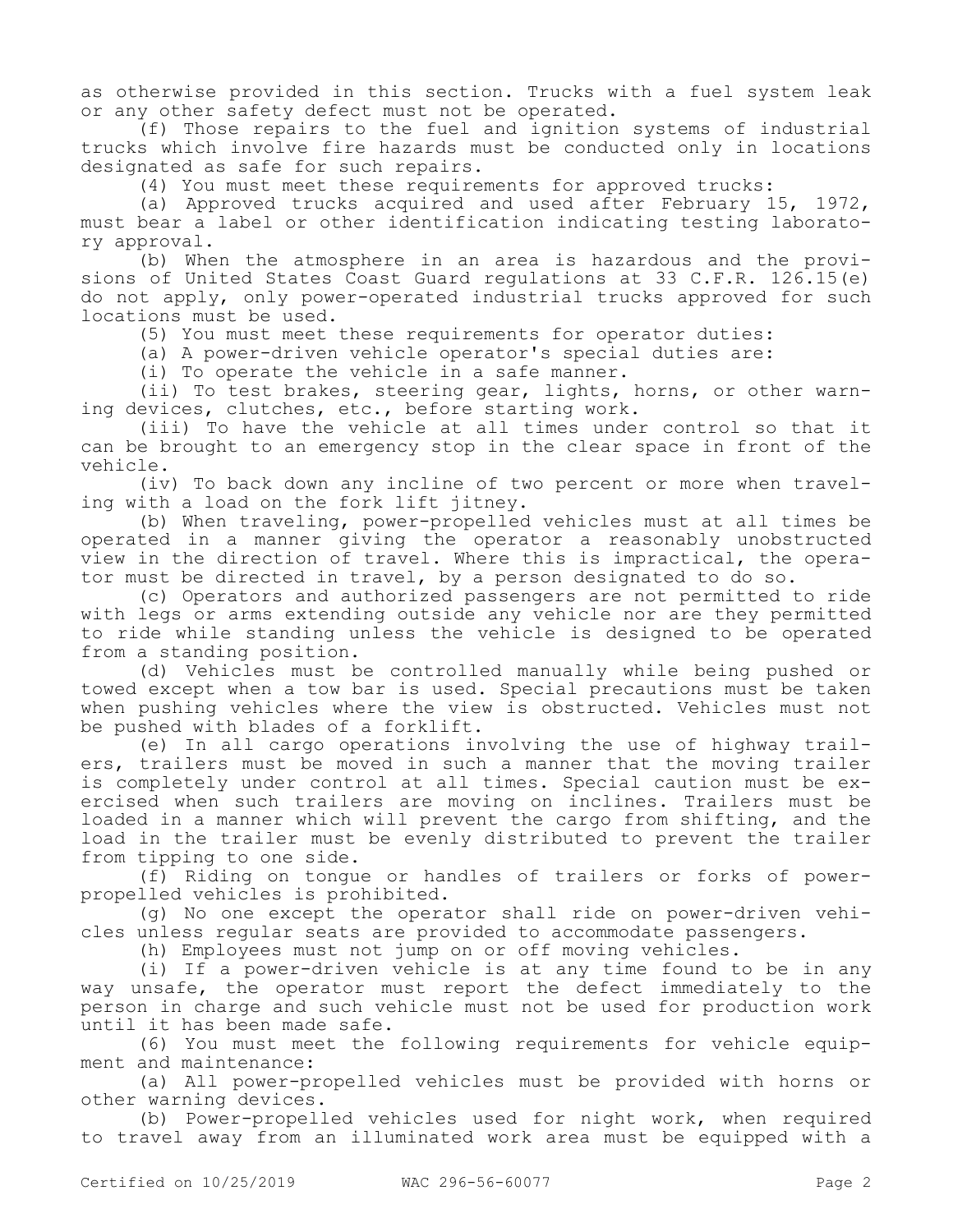light or lights directed in the direction of travel in order to safely travel about the area.

(c) Every power truck operated from an end platform or standing position must be equipped with a substantial guard securely attached to the platform or frame of the vehicle in such a manner as to protect the operator from falling objects and so designed that the operator can easily mount or dismount from the operating station.

(d) All vehicles having a driver's seat must be provided with resilient seat cushions fixed in place.

(e) Counterbalances of all power-driven vehicles must be positively secured to prevent accidental dislodging, but may be a removable type which may be removed, if desired, prior to hoisting the vehicle.

(f) Exhaust pipes and mufflers of internal combustion engines, where workers are exposed to contact shall be isolated or insulated. Exhaust pipes must be constructed to discharge not less than seventytwo inches above the floor on jitneys and eighty-four inches on forklifts or less than twenty inches from the floor.

(g) Internal combustion engines may be used only in areas where adequate ventilation is provided.

(h) Concentration levels of carbon monoxide gas created by powered industrial truck operations must not exceed the levels specified in WAC 296-56-60055.

(i) When disputes arise concerning degree of concentration, methods of sampling to ascertain the conditions should be referred to a qualified industrial hygienist.

(j) Couplings installed on cargo trucks (four-wheelers) must be of a type which will prevent accidental disengaging.

(k) Operating levers on power-driven vehicles must be so placed as not to project toward the operator's body.

(l) The front axle assembly on all trailers must be securely fastened to the truck bed.

(m) Tractors hauling heavy duty highway trailers must have an air line brake hook-up.

(n) On power-driven vehicles where the operator stands on a platform, resilient foot mats must be securely attached.

(o) All power-propelled vehicles must be cleaned at frequent intervals to remove any accumulation of dust and grease that may present a hazard.

(7) You must meet the following requirements for forklift trucks:

(a) Overhead guards.

(i) When operators are exposed to overhead falling hazards, forklift trucks must be equipped with securely attached overhead guards. Guards must be constructed to protect the operator from falling boxes, cartons, packages, or similar objects.

(ii) Overhead guards must not obstruct the operator's view, and openings in the top of the guard must not exceed six inches (15.24 cm) in one of the two directions, width or length. Larger openings are permitted if no opening allows the smallest unit of cargo being handled to fall through the guard.

(iii) Overhead guards must be built so that failure of the vehicle's mast tilting mechanism will not displace the guard.

(iv) An overhead guard, otherwise required by this paragraph, may be removed only when it would prevent a truck from entering a work space and if the operator is not exposed to low overhead obstructions in the work space.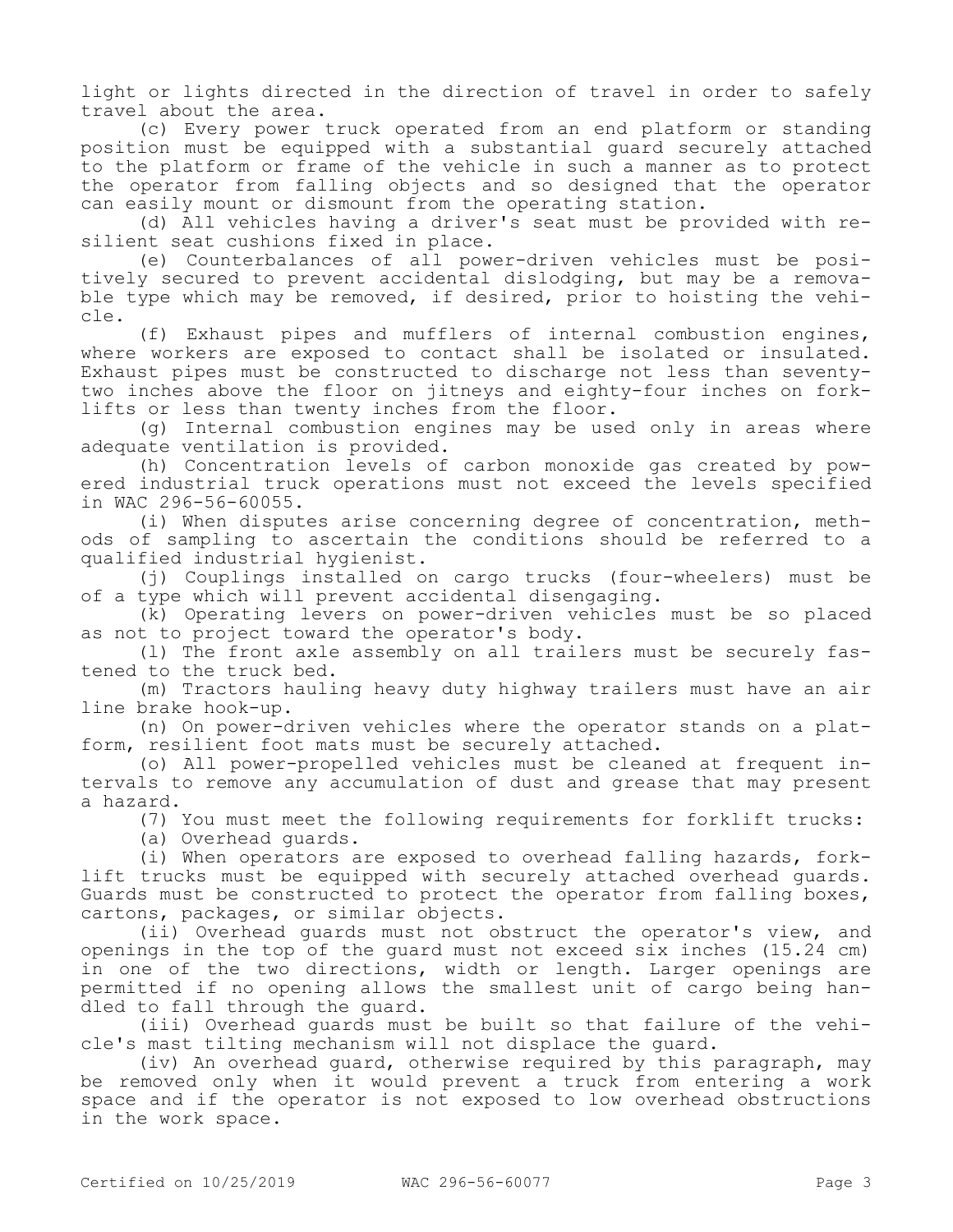(v) Overhead guards must be large enough to extend over the operator during all truck operations, including forward tilt.

(b) Cargo or supplies must not be hoisted to or from ship's rail with a forklift. This does not apply to ramp or side port loading.

(c) When standing, lift forklift forks must be lowered to floor. When moving, lift forklift forks must be kept as low as possible.

(d) Not less than two forklifts must be used to place or remove gangplanks unless fork width prevents tipping and manufacturer's rated lifting capacity of the forklift is not exceeded.

(e) Seats on forklifts must be provided with a removable waterproof cover when they are exposed to the weather.

(f) Workers must not work below the raised bed of a dump truck, raised buckets of front end loaders, raised blades of tractors or in similar positions without blocking the equipment in a manner that will prevent it from falling. When working under equipment suspended by use of jacks, safety stands or blocking must be used in conjunction with the jack.

(g) The maximum speed for forklifts on all docks must not exceed eight miles per hour. The speed limit must be prominently posted on such docks.

(h) Where necessary to protect the operator, forklift trucks must be fitted with a vertical load backrest extension to prevent the load from hitting the mast when the mast is positioned at maximum backward tilt. For this purpose, a "load backrest extension" means a device extending vertically from the fork carriage frame to prevent raised loads from falling backward.

(i) Forks, fork extensions and other attachments must be secured so that they cannot be accidentally dislodged, and must be used only in accordance with the manufacturer's recommendations.

(j) Counterweights must be so affixed that they cannot be accidentally dislodged.

(k) Capacities and weights:

(i) Forklift truck rated capacities, with and without removable counterweights, must not be exceeded. Rated capacities must be marked on the vehicle and be visible to the operator. The vehicle weight, with and without counterweight, must be similarly marked.

(ii) If loads are lifted by two or more trucks working in unison, the total weight of the load must not exceed the combined rated lifting capacity of all trucks involved.

(l) Employees may be elevated by forklift trucks only when a platform is secured to the lifting carriage or forks. The platform must meet the following requirements:

(i) The platform must have a railing complying with WAC 296-56-60123(3).

(ii) The platform must have toeboards complying with WAC 296-56-60123(4), if tools or other objects could fall on employees below.

(iii) When the truck has controls which are elevated with the lifting carriage, means must be provided for employees on the platform to shut off power to the vehicle.

(iv) Employees on the platform must be protected from exposure to moving truck parts.

(v) The platform floor must be skid resistant.

(vi) A truck operator must be at the truck's controls when employees are elevated unless the truck's controls are elevated with the lifting carriage.